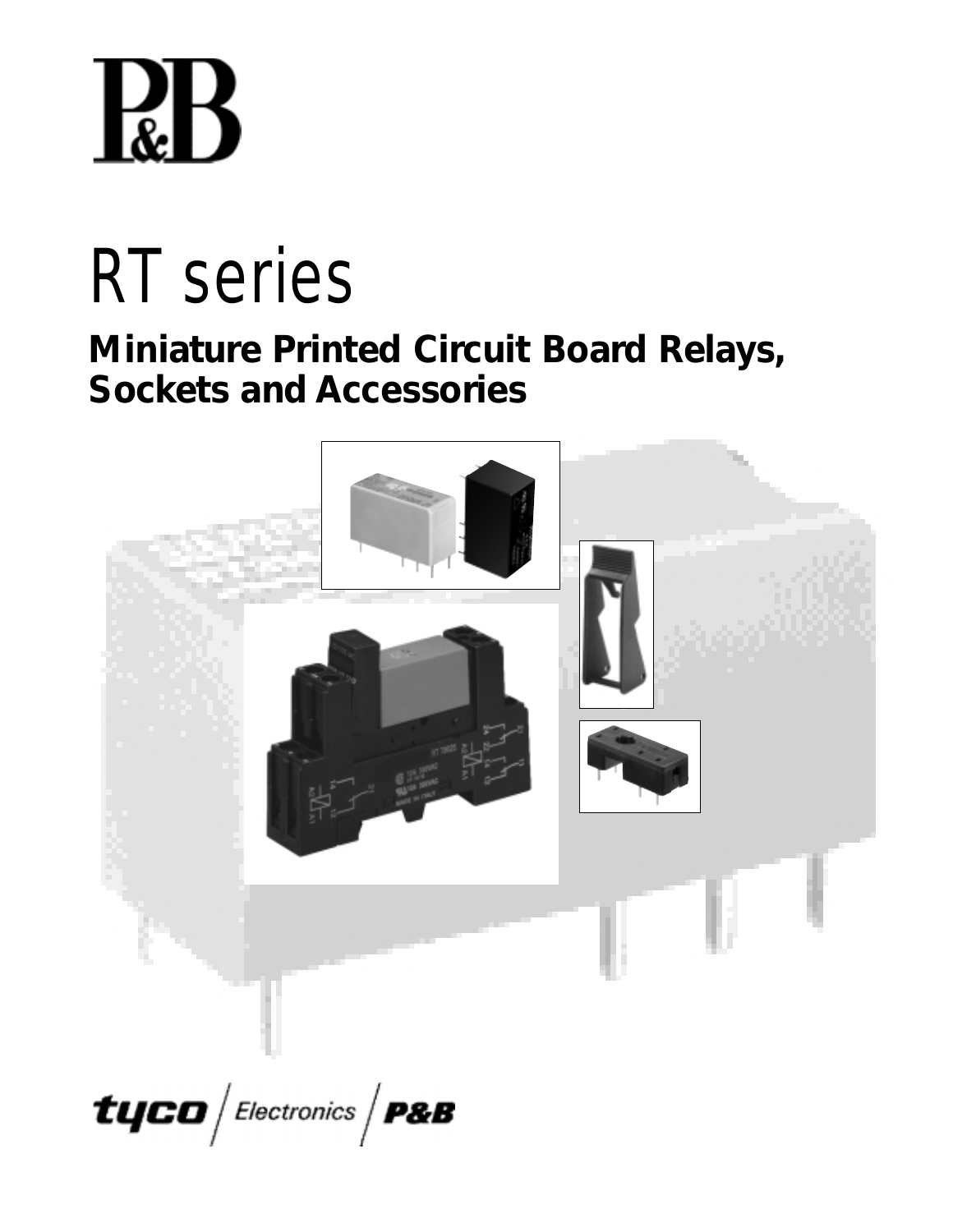

#### **Features**

- SPST through DPDT contact arrangements.
- Immersion cleanable and flux tight versions available.
- VDE 10mm spacing, 5kV dielectric, coil to contacts.
- UL Class F coil insulation system.
- Conforms to UL 508, 1873, 353 and 1950.
- Low profile; 15.7mm height.
- Sensitive coil; 400mW.
- Withstand surge voltage of 10,000V.

### **Contact Data**

**Arrangements:** 1 Form A (SPST-NO) Wiring Diagram Code 1, 3. 2 Form A (DPST-NO) Wiring Diagram Code 5. 1 Form C (SPDT) Wiring Diagram Code 1, 3. 2 Form C (DPDT) Wiring Diagram Code 5. **Material:** Silver-nickel 90/10. **Minimum Load:** 12V/100mA. **Expected Mechanical Life:** 10 million operations.

**Initial Contact Resistance:** 100 milliohms max @ 1A 12VDC.

#### **Designed to meet UL/CSA/VDE ratings with relay properly vented. Remove vent nib after soldering and cleaning.**

#### **UL/CSA/VDE Ratings @ 25°C**

| Code | <b>NO/NC Load</b>         | <b>Type</b>  | <b>Operations</b> |
|------|---------------------------|--------------|-------------------|
| 1    | 10A/10A @ 277VAC          | Resistive/GP | 100K              |
|      | 10A/10A @ 30VDC           | Resistive    | 100K              |
|      | 12A/12A @ 250VAC          | Resistive/GP | 30K               |
|      | 12A/12A @ 30VDC           | Resistive    | 30K               |
|      | 3/4 HP @ 480VAC*          | Motor        | 6K                |
|      | 1/2 HP @ 240VAC*          | Motor        | 6K                |
|      | 1/3 HP @ 120VAC*          | Motor        | 6K                |
|      | 48 LRA/10 FLA @ 240VAC*   | Motor        | 30K               |
|      | TV-3 @ 120VAC*            | Tungsten     | 25K               |
|      | A300, 720VA @ 240VAC*     | Pilot Duty   | 30K               |
| 3    | 16A/16A @ 250VAC          | Resistive/GP | 50K               |
|      | 20A/20A @ 277VAC          | Resistive/GP | 30K               |
|      | 20A/20A @ 24VDC           | Resistive    | 30K               |
|      | 16A/16A @ 30VDC           | Resistive    | 30K               |
|      | 1 HP @ 480VAC*            | Motor        | 6K                |
|      | 1 HP @ 240VAC*            | Motor        | 6K                |
|      | 1/2 HP @ 120VAC*          | Motor        | 6K                |
|      | 60   RA/10 FI A @ 250VAC* | Motor        | 30K               |
|      | TV-5 @ 120VAC*            | Tungsten     | 25K               |
|      | A300, 720VA @ 240VAC*     | Pilot Duty   | 30K               |
|      | B300, 360VA @ 240VAC**    | Pilot Duty   | 30K               |
| 5    | 8A/8A @ 277VAC            | Resistive/GP | 100K              |
|      | 8A/8A @ 30VDC             | Resistive    | 100K              |
|      | 10A/10A @ 250VAC          | Resistive/GP | 30K               |
|      | 10A/10A @ 30VDC           | Resistive    | 30K               |
|      | 1/2 HP @ 240VAC*          | Motor        | 6K                |
|      | 1/4 HP @ 120VAC*          | Motor        | 6K                |
|      | 34.8 LRA/6 FLA @ 120VAC*  | Motor        | 30K               |
|      | 17.4 LRA/5 FLA @ 240VAC*  | Motor        | 30K               |
|      | B300, 360VA @ 240VAC*     | Pilot Duty   | 30K               |
|      | TV-3 @120VAC*             | Tungsten     | 25K               |

#### \* Form A only

\*\* Form B only

#### **Initial Dielectric Strength**

**Between Open Contacts:** >1,000VAC (1 minute). **Between Poles (code 5):** >2,500VAC (1 minute). **Between Coil and Contacts:** >5,000VAC (1 minute). **Surge Voltage (DC):** >10,000VAC x (1.2 x 50 µsec).

# RT series (DC Coil) **16 Amp PC Board Miniature Relay**

Meets VDE 10mm Spacing, 5KV Dielectric

- **File E22575**
- GP. File LR15734
- NR 6106  $\sqrt{2}$

#### **Coil Data @ 25°C**

**Voltage:** 5 to 48VDC. **Nominal Power @ 25°C:** 400mW. **Duty Cycle:** Continuous. **Initial Insulation Resistance:** 10,000 megohms, min., at 25°C, 500VDC and 50% rel. humidity.

#### **Coil Data @ 25°C**

| <b>Nominal</b><br>Voltage<br><b>VAC</b> | DC.<br>Resistance<br>in Ohms<br>±10% | <b>Must</b><br>Operate<br>Voltage<br><b>VAC</b> | <b>Nominal</b><br>Coil<br>Current<br>$(mA) - 50/60$ Hz. |
|-----------------------------------------|--------------------------------------|-------------------------------------------------|---------------------------------------------------------|
| 005                                     | 62                                   | 3.5                                             | 80                                                      |
| 006                                     | 90                                   | 4.2                                             | 66.7                                                    |
| 009                                     | 202                                  | 6.3                                             | 44.4                                                    |
| 012                                     | 360                                  | 8.4                                             | 33.3                                                    |
| 018                                     | 810                                  | 12.6                                            | 22.2                                                    |
| 024                                     | 1.440                                | 16.8                                            | 16.7                                                    |
| 048                                     | 5.760                                | 33.6                                            | 8.3                                                     |

#### **Max. Ambient Temp. vs. Coil Voltage**



A: Coil temperature = Ambient temperature.

B: 110% of nominal coil voltage at rated contact load.

#### **Operate Data @ 25°C**

**Must Operate Voltage(DC):** 70% of nominal. **Must Release Voltage(DC):** 10% of nominal. **Operate Time (Excluding Bounce):** 7 ms, typ., 15ms max. at nom. voltage.

**Release Time (Excluding Bounce):**

3 ms, typ., 6ms max. at nom. voltage.

#### **Environmental Data**

**Temperature Range:**

**Storage:** -40°C to +105°C.

- **Operating:** -40°C to +85°C at rated current.
- **Vibration, Operational** 
	- N.O.:0.065"(1.65mm) max. excursions from 10 55 Hz: N.C.:0.032"(0.82mm) max. excursions from 10 - 55 Hz: with no contact opening >10µs

#### **Mechanical Data**

**Termination:** Printed circuit terminals. **Enclosures: RT 1, 3, 4:** Flux-tight, top vented, plastic case. **RT B, D, E:** Immersion cleanable, plastic case. **Weight:** 0.35 oz. (10g) approximately.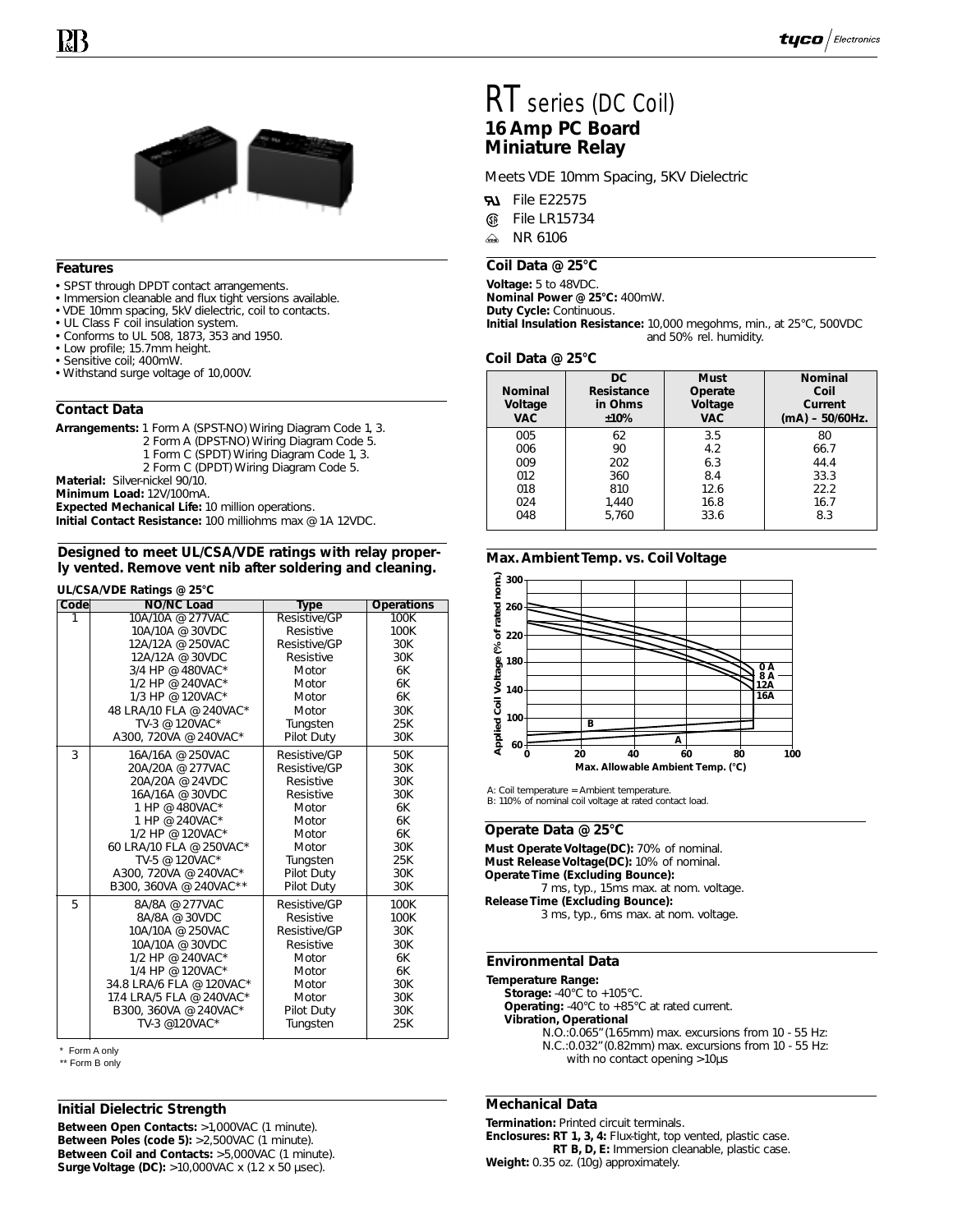| <b>Ordering Information (DC Coil Models)</b>                                                                                                                                                                                                                                                                                                |   |     |  |  |  |  |
|---------------------------------------------------------------------------------------------------------------------------------------------------------------------------------------------------------------------------------------------------------------------------------------------------------------------------------------------|---|-----|--|--|--|--|
| B<br>3<br>RT<br>Typical Part Number ►                                                                                                                                                                                                                                                                                                       | 4 | 012 |  |  |  |  |
| 1. Basic Series:<br>$RT =$ Miniature, printed circuit board relay.                                                                                                                                                                                                                                                                          |   |     |  |  |  |  |
| 2. Enclosure:<br>$B = 1$ pole 12A, Pinning 3.5mm, sealed (Code 1).<br>$1 = 1$ pole 12A, Pinning 3.5mm, flux-tight (Code 1).<br>$D = 1$ pole 16A, Pinning 5mm, sealed (Code 3).<br>$3 = 1$ pole 16A, Pinning 5mm, flux-tight (Code 3).<br>$E = 2$ pole 8A, Pinning 5mm, sealed (Code 5).<br>4 = 2 pole 8A, Pinning 5mm, flux-tight (Code 5). |   |     |  |  |  |  |
| 3. Contact Arrangement:<br>$1 = 1$ Form C (SPDT) (Requires wiring diagram codes 1 or 3.)<br>$2 = 2$ Form C (DPDT) (Requires wiring diagram code 5.)<br>$3 = 1$ Form A (SPST-NO) (Requires wiring diagram codes 1 or 3.)<br>$4 = 2$ Form A (DPST-NO) (Requires wiring diagram code 5.)                                                       |   |     |  |  |  |  |
| 4. Contact Material:<br>4 = Silver-nickel 90/10 (standard stock).                                                                                                                                                                                                                                                                           |   |     |  |  |  |  |
| 5. Coil Voltage:<br>$005 = 5VDC$<br>$048 = 48VDC$<br>$009 = 9VDC$<br>$018 = 18VDC$<br>$012 = 12VDC$<br>$024 = 24VDC$<br>$006 = 6VDC$                                                                                                                                                                                                        |   |     |  |  |  |  |
| 5. Coil Insulation Classification<br>$F = UL$ Class F. Siemens Brand<br>Leave Blank = UL Class A. Schrack Brand                                                                                                                                                                                                                             |   |     |  |  |  |  |

#### **Stock Items**

|  | RT114012F RTB14012F RTB34024F RTD14005F RTD34012F RTE24005F RTF44012F |  |  |
|--|-----------------------------------------------------------------------|--|--|
|  | RT114024F RTB14024F RT314012F RTD14012F RT424012F RTE24012F RTF44024F |  |  |
|  | RTB14005F RTB34012F RT314024F RTD14024F RT424024F RTE24024F           |  |  |

#### **Outline Dimensions**



#### **PC Board Layouts (Bottom View)**



**Note:** On single throw models, only necessary terminals are present.



**Note:** On single throw models, only necessary terminals are present.

#### **Breaking Capacity**



#### **Contact Life for Resistive AC Load (Typical)**



**Note:** Data from 250VAC @ 70°C.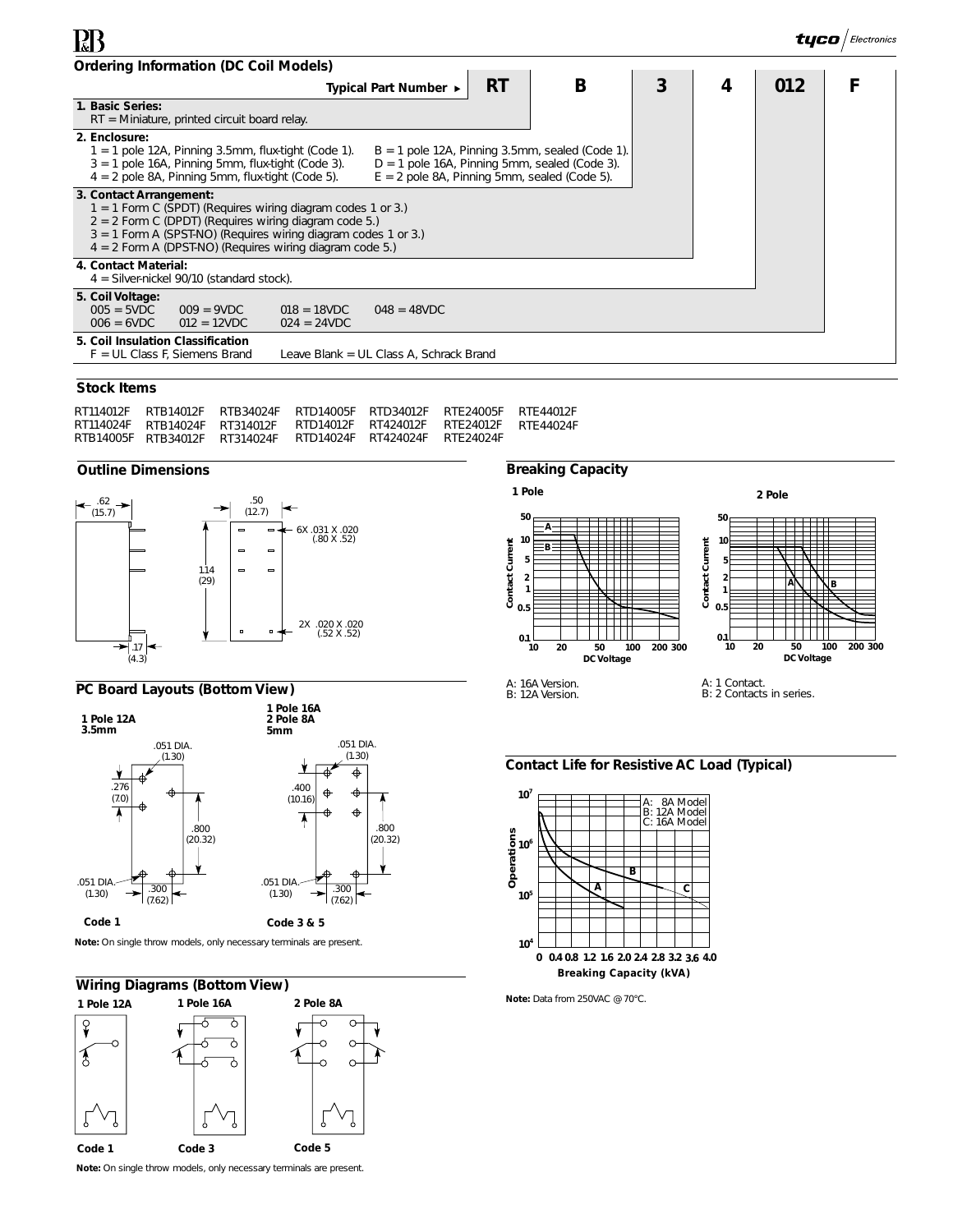

#### **Features**

RR

- SPST through DPDT contact arrangements.
- Immersion cleanable and flux tight versions available.
- Meets VDE 10mm spacing, 5kV dielectric, coil to contacts.
- Conforms to UL 508, 1873 and 353.

#### **Contact Data**

- **Arrangements:** 1 Form A (SPST-NO) Wiring Diagram Code 1, 3. 2 Form A (DPST-NO) Wiring Diagram Code 5.
	- 1 Form C (SPDT) Wiring Diagram Code 1, 3.
	- 2 Form C (DPDT) Wiring Diagram Code 5.

**Material:** Silver-nickel 90/10.

**Minimum Load:** 12V/100mA.

**Expected Mechanical Life:** 10 million operations.

#### **Designed to meet UL/CSA/VDE ratings with relay properly vented. Remove vent nib after soldering and cleaning.**

#### **UL/CSA Ratings @ 25°C:**

| Code | <b>NO/NC Load</b>      | <b>Type</b>      | <b>Operations</b> |
|------|------------------------|------------------|-------------------|
| 1    | 12A NO @ 240VAC        | GP               | 30K               |
|      | 10A/5A @ 240VAC        | Resistive/GP     | 100K              |
|      | 8A @ 28VDC             | Resistive        | 30K               |
|      | 1 HP @ 240VAC*         | Motor            | 6K                |
|      | 1/2 HP @ 120VAC*       | Motor            | 6K                |
|      | 8A @ 28VDC*            | Resistive        | 30K               |
|      | <b>B300</b>            | Pilot Duty       | 6K                |
| 3    | 16A/8A @ 240VAC        | GP               | 6K                |
|      | 8A @ 28VDC             | <b>Resistive</b> | 30K               |
|      | 1/2 HP @ 120VAC*       | Motor            | 6K                |
|      | 1HP @ 240VAC*          | Motor            | 6K                |
|      | 48 LRA, 8 FLA @ 240VAC | Motor            | 30K               |
|      | B300                   | Pilot Duty       | 6K                |
| 5    | 8A @ 240VAC            | Resistive        | 30K               |
|      | 8A @ 28VDC             | Resistive/GP     | 30K               |
|      | 1/2 HP @ 240VAC        | Motor            | 6K                |
|      | 1/4 HP @ 120VAC        | Motor            | 6K                |
|      | <b>B300</b>            | Pilot Duty       | 6K                |

\* Form A only

#### **VDE Ratings @ 25°C:**

| Code | <b>NO/NC Load</b> | <b>Type</b> | <b>Operations</b> |
|------|-------------------|-------------|-------------------|
|      | 12A @ 250VAC      | Resistive   | 30K               |
|      | 12A @ 250VAC      | Resistive   | 100K              |
| 3    | 16A @ 250VAC      | Resistive   | 10K               |
|      | 16A @ 250VAC      | Resistive   | 50K               |
| 5    | 8A @ 250VAC       | Resistive   | 30K               |
|      | 8A @ 250VAC       | Resistive   | 50K               |

#### **Initial Dielectric Strength**

**Between Open Contacts:** >1,000VAC (1 minute). **Between Poles (code 5):** >2,500VAC (1 minute). **Between Coil and Contacts:** >5,000VAC (1 minute). **Creepage/Clearance, Coil to Contact:** 10/10mm.

# RT series (AC Coil) **16 Amp Miniature Printed Circuit Board Relay**

Meets VDE 10mm Spacing, 5KV Dielectric

- **File E38891**
- File LR14385 Œ
- NR 6106  $\mathcal{L}_{\mathbf{R}}$

#### **Coil Data @ 20°C**

**Voltage:** 24, 115, 230VAC. **Nominal Power @ 25°C:** .75VA. **Duty Cycle:** Continuous. **Initial Insulation Resistance:** 10,000 megohms, min., at 20°C, 500VDC and 50% rel. humidity..

#### **Coil Data**

| <b>Nominal</b><br>Voltage<br><b>VAC</b> | DC.<br>Resistance<br>in Ohms<br>±10% | <b>Must</b><br>Operate<br>Voltage<br><b>VAC</b> | Drop-out<br>Voltage<br><b>VAC</b> | <b>Nominal</b><br>Coil<br>Current<br>$\mathsf{mA}-50\mathsf{Hz}.$ | <b>Nominal</b><br>Coil<br>Current<br>$(mA)$ -60Hz. |
|-----------------------------------------|--------------------------------------|-------------------------------------------------|-----------------------------------|-------------------------------------------------------------------|----------------------------------------------------|
| 24                                      | 350                                  | 18.0                                            | 3.6                               | 31.6                                                              | 24.3                                               |
| 115                                     | 8,100                                | 86.3                                            | 17.3                              | 6.6                                                               | 5.1                                                |
| 230                                     | 32.500                               | 172.5                                           | 34.5                              | 3.3                                                               | 2.3                                                |

#### **Max. Ambient Temp. vs. Coil Voltage**



A: Coil temperature = Ambient temperature.

B: 110% of nominal coil voltage at rated contact load.

#### **Operate Data**

**Must Operate Voltage:** See coil data. **Operate Time (Excluding Bounce):** 8 ms, typ., at nom. voltage. **Release Time (Excluding Bounce):** 11 ms, typ., at nom. voltage.

#### **Environmental Data**

- **Temperature Range:**
	- **Storage:** -40°C to +105°C.
	- **Operating:** -40°C to +70°C at rated current.
	- **Vibration:** 30 150 Hz:
		- at 20g with no contact opening >10µs on the N.O. contact; at 5g with no contact opening >10µs on the N.C. contact.

#### **Mechanical Data**

**Termination:** Printed circuit terminals.

**Enclosures: RT 1, 3, 4:** Flux-tight, top vented, plastic case. **RT B, D, E:** Immersion cleanable, plastic case.

**Weight:** 0.42 oz. (12g) approximately.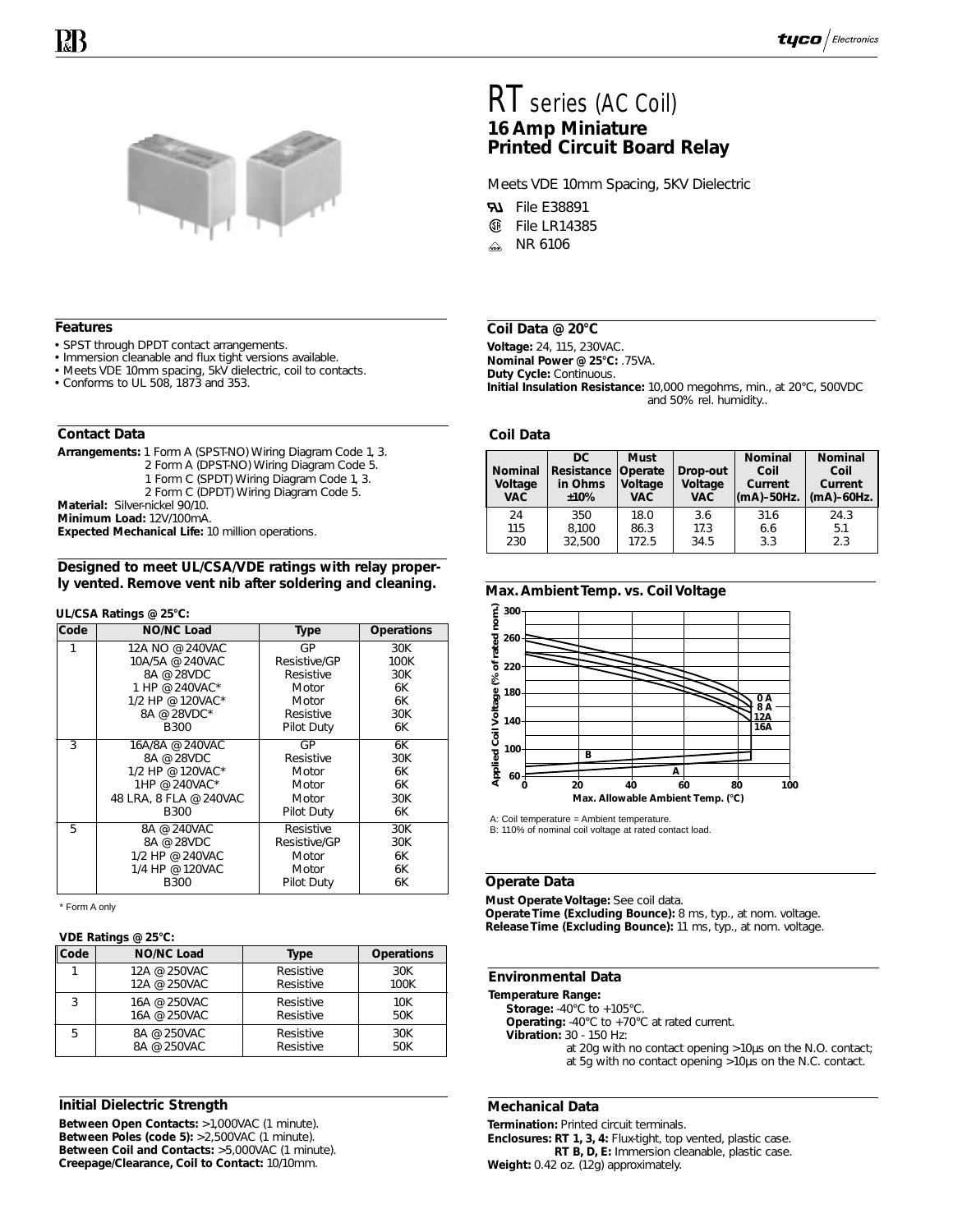| <b>Ordering Information (AC Coil Model)</b>                                                                                                                                                                                                                                                                                                   |   |     |
|-----------------------------------------------------------------------------------------------------------------------------------------------------------------------------------------------------------------------------------------------------------------------------------------------------------------------------------------------|---|-----|
| <b>RT</b><br>D<br>Typical Part Number ▶                                                                                                                                                                                                                                                                                                       | 4 | 524 |
| 1. Basic Series:<br>$RT =$ Miniature, printed circuit board relay.                                                                                                                                                                                                                                                                            |   |     |
| 2. Enclosure:<br>$1 = 1$ pole 12A, Pinning 3.5mm, flux-tight (Code 1).<br>$B = 1$ pole 12A, Pinning 3.5mm, sealed (Code 1).<br>$3 = 1$ pole 16A, Pinning 5mm, flux-tight (Code 3).<br>$D = 1$ pole 16A, Pinning 5mm, sealed (Code 3).<br>$4 = 2$ pole 8A, Pinning 5mm, flux-tight (Code 5).<br>$E = 2$ pole 8A, Pinning 5mm, sealed (Code 5). |   |     |
| 3. Contact Arrangement:<br>$1 = 1$ Form C (SPDT) (Requires wiring diagram codes 1 or 3.)<br>$2 = 2$ Form C (DPDT) (Requires wiring diagram code 5.)<br>$3 = 1$ Form A (SPST-NO) (Requires wiring diagram codes 1 or 3.)<br>$4 = 2$ Form A (DPST-NO) (Requires wiring diagram code 5.)                                                         |   |     |
| 4. Contact Material:<br>$4 =$ Silver-nickel 90/10.                                                                                                                                                                                                                                                                                            |   |     |
| 5. Coil Voltage:<br>$524 = 24 \text{VAC}$<br>$730 = 230 \text{VAC}$<br>$615 = 115$ VAC                                                                                                                                                                                                                                                        |   |     |
| Charle Homes                                                                                                                                                                                                                                                                                                                                  |   |     |

RTB14524 RTB14615 RTB14730 RTD14524 RTD14615 RTD14730 **Stock Items** RTE24524 RTE24615 RTE24730

#### **Outline Dimensions**



### **PC Board Layouts (Bottom View)**



**Note:** On single throw models, only necessary terminals are present.

#### **Wiring Diagrams (Bottom View)**



**Note:** On single throw models, only necessary terminals are present.



**Contact Life for Resistive AC Load (Typical)**

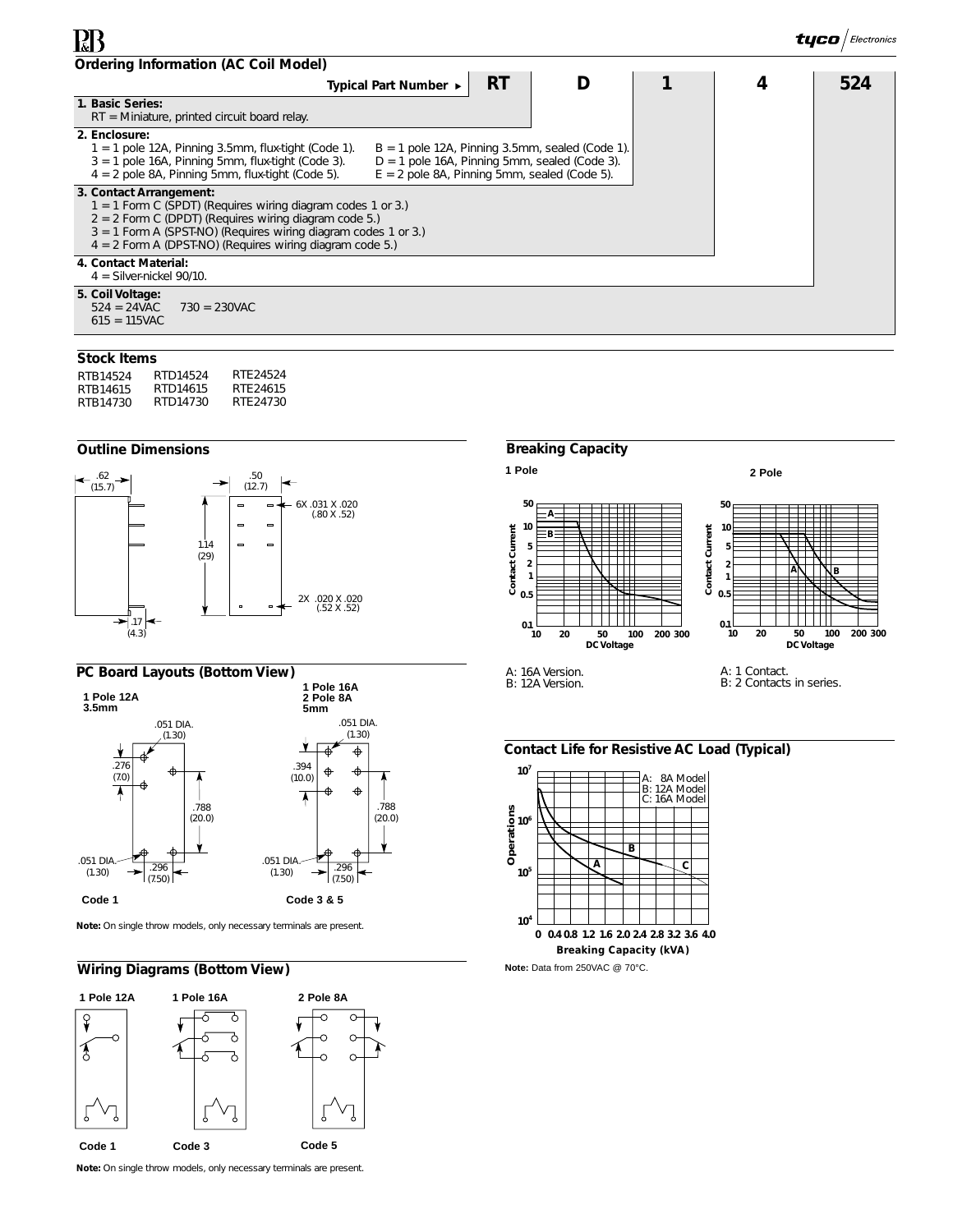

#### **Features**

- Latching relay with 1 or 2 coils.
- SPDT (16A) and DPDT (8A) contact arrangements.
- Flux tight enclosure.
- Meets VDE 10mm spacing, 5kV dielectric, coil to contacts.
- Conforms to UL 508, 1873 and 353.

#### **Contact Data**

**Arrangements:** 1 Form C (SPDT) Wiring Diagram Code 3. 2 Form C (DPDT) Wiring Diagram Code 5. **Material:** Silver-nickel 90/10.

**Minimum Load:** 12V/100mA.

**Expected Mechanical Life:** 5 million operations, 1 pole. 2 million operations, 2 pole.

#### **Designed to meet UL/CSA/VDE ratings with relay properly vented. Remove vent nib after soldering and cleaning.**

#### **UL/CSA ratings @ 70°C:**

| Code | <b>NO/NC Load</b>      | <b>Type</b>  | <b>Operations</b> |
|------|------------------------|--------------|-------------------|
| 3    | 16A/8A @ 240VAC        | GP           | 6K                |
|      | 8A @ 28VDC             | Resistive    | 30K               |
|      | 1/2 HP @ 120VAC*       | Motor        | 6K                |
|      | 1HP @ 240VAC*          | Motor        | 6K                |
|      | 48 LRA, 8 FLA @ 240VAC | Motor        | 30K               |
|      | B300                   | Pilot Duty   | 6K                |
| 5    | 8A @ 240VAC            | Resistive    | 30K               |
|      | 8A @ 28VDC             | Resistive/GP | 30K               |
|      | 1/2 HP @ 240VAC        | Motor        | 6K                |
|      | 1/4 HP @ 120VAC        | Motor        | 6K                |
|      | B300                   | Pilot Duty   | 6K                |

\* Form A only

#### **VDE Ratings @ 70°C:**

| Code | <b>NO/NC Load</b>          | Type                   | <b>Operations</b> |
|------|----------------------------|------------------------|-------------------|
|      | 16A@ 250VAC                | Resistive              | 10K               |
|      | 8A @ 250VAC                | Resistive              | 30K               |
| 5    | 8A @ 250VAC<br>8A @ 250VAC | Resistive<br>Resistive | 30K<br>100K       |

#### **Initial Dielectric Strength**

**Between Open Contacts:** >1,000VAC (1 minute). **Between Poles (code 5):** >2,500VAC (1 minute). **Between Coil and Contacts:** >5,000VAC (1 minute). **Creepage/Clearance, Coil to Contact:** 10/10mm.

## RT series (Latching) **16 Amp Miniature Printed Circuit Board Relay**

Meets VDE 10mm Spacing, 5KV Dielectric

- **RI** File E38891
- File LR14385 GP.
- **&** NR 6106

#### **Coil Data @ 20°C**

**Voltage:** 5 to 24VDC\*, 1 coil. 3 to 24VDC\*, 2 coil. **Nominal Power @ 25°C:** 400mW, 1 coil. 600mW, 2 coil.

**Duty Cycle:** Continuous.

**Initial Insulation Resistance:** 10,000 megohms, min., at 20°C, 500VDC and 50% rel. humidity.

\* Other coil voltages upon request.

#### **1 Coil Data**

| <b>Nominal</b><br>Voltage<br><b>VDC</b> | DC.<br>Resistance<br>in Ohms<br>±10% | Set<br>Voltage<br><b>VDC</b> | Reset<br>Voltage<br><b>VDC</b> | <b>Nominal</b><br>Coil<br>Current<br>(mA) |
|-----------------------------------------|--------------------------------------|------------------------------|--------------------------------|-------------------------------------------|
| 0 <sub>5</sub>                          | 62                                   | $3.5 - 6.0$                  | $2.75 - 6.0$                   | 80.0                                      |
| 06                                      | 90                                   | $4.2 - 7.2$                  | $3.30 - 7.2$                   | 66.7                                      |
| 12                                      | 360                                  | $8.4 - 14.4$                 | $6.60 - 14.4$                  | 33.3                                      |
| 24                                      | 1.440                                | $16.8 - 28.8$                | $13.20 - 28.8$                 | 16.7                                      |

#### **2 Coil Data**

| <b>Nominal</b><br>Voltage<br><b>VDC</b> | DC.<br>Resistance<br>in Ohms<br>±10% | Set<br>Voltage<br><b>VDC</b> | Reset<br>Voltage<br><b>VDC</b> | <b>Nominal</b><br>Coil<br>Current<br>(mA) |
|-----------------------------------------|--------------------------------------|------------------------------|--------------------------------|-------------------------------------------|
| 0 <sub>5</sub>                          | 42                                   | $3.5 - 7.5$                  | $2.75 - 4.5$                   | 120.0                                     |
| 06                                      | 55                                   | $4.2 - 9.0$                  | $3.30 - 9.0$                   | 108.0                                     |
| 12                                      | 240                                  | $8.4 - 18.0$                 | $6.60 - 18.0$                  | 50.0                                      |
| 24                                      | 886                                  | $16.8 - 36.0$                | $13.20 - 36.0$                 | 27.0                                      |

#### **Operate Data @ 20°C**

**Must Operate Voltage:** See coil data.

**Operate Time (Excluding Bounce):** 5 ms, typ., at nom. voltage. **Release Time (Excluding Bounce):** 4 ms, typ., at nom. voltage. **Max. Switching Rate:** 360 ops. at rated load.

#### **Environmental Data**

**Temperature Range:**

**Storage: -40°C** to +105°C.

**Operating:** -40°C to +70°C at rated current.

**Vibration:** 30 - 500 Hz:

N/C opens at >3g and changes from reset to set at >5g; **Shock:** N/C opens at >6g and changes from reset to set at >15g.;

#### **Mechanical Data**

**Termination:** Printed circuit terminals. **Enclosures: RT 3, 4:** Flux-tight, top vented, plastic case. **Weight:** 0.46 oz. (13g) approximately.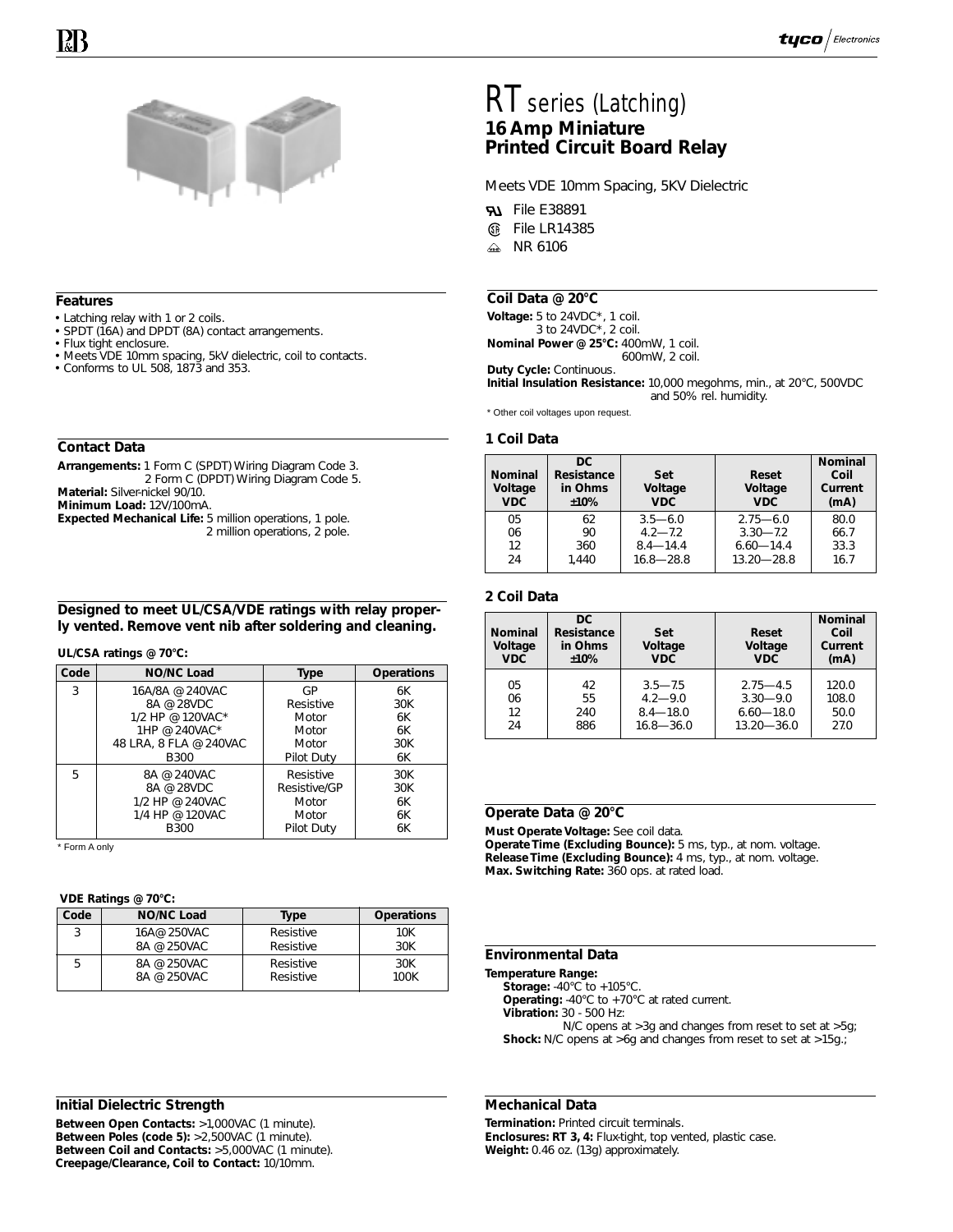| <b>Ordering Information (Latching Model)</b>                                                                                                |     |
|---------------------------------------------------------------------------------------------------------------------------------------------|-----|
| <b>RT</b><br>3<br>2<br>4<br>Typical Part Number ▶                                                                                           | A05 |
| 1. Basic Series:<br>$RT =$ Miniature, printed circuit board relay.                                                                          |     |
| 2. Enclosure:<br>$3 = 1$ pole 16A, Pinning 5mm, flux-tight (Code 3).<br>$4 = 2$ pole 8A, Pinning 5mm, flux-tight (Code 5).                  |     |
| 3. Contact Arrangement:<br>1 = 1 Form C (SPDT) (Requires wiring diagram code 3.)<br>$2 = 2$ Form C (DPDT) (Requires wiring diagram code 5.) |     |
| 4. Contact Material:<br>$4 =$ Silver-nickel 90/10.                                                                                          |     |
| 5. Coil Voltage:                                                                                                                            |     |
| 1 Coil<br>2 Coil<br>Voltage                                                                                                                 |     |
| A05<br>F <sub>05</sub><br>$=$ 5VDC                                                                                                          |     |
| A06<br>F <sub>06</sub><br>$= 6VDC$                                                                                                          |     |
| A12<br>F <sub>12</sub><br>$= 12VDC$<br>A24<br>$= 24VDC$<br>F <sub>24</sub>                                                                  |     |
|                                                                                                                                             |     |

## **Stock Items**

Consult factory for availability.



#### **Outline Dimensions** *Outline Dimensions Wiring Diagrams (Bottom View)*



**Code 3 Code 5**

|                       | 1 Coil |    | 2 Coils |                |    |
|-----------------------|--------|----|---------|----------------|----|
| <b>Coil Terminals</b> | A1     | Α2 | А1      | A <sub>3</sub> | Α2 |
| Operate               |        |    |         |                |    |
| Reset                 |        |    |         |                |    |

Contact position not defined at delivery.

### **PC Board Layout (Bottom View)**





## **Breaking Capacity**



**1 Pole 2 Pole**





A: 16A Version. B: 12A Version.